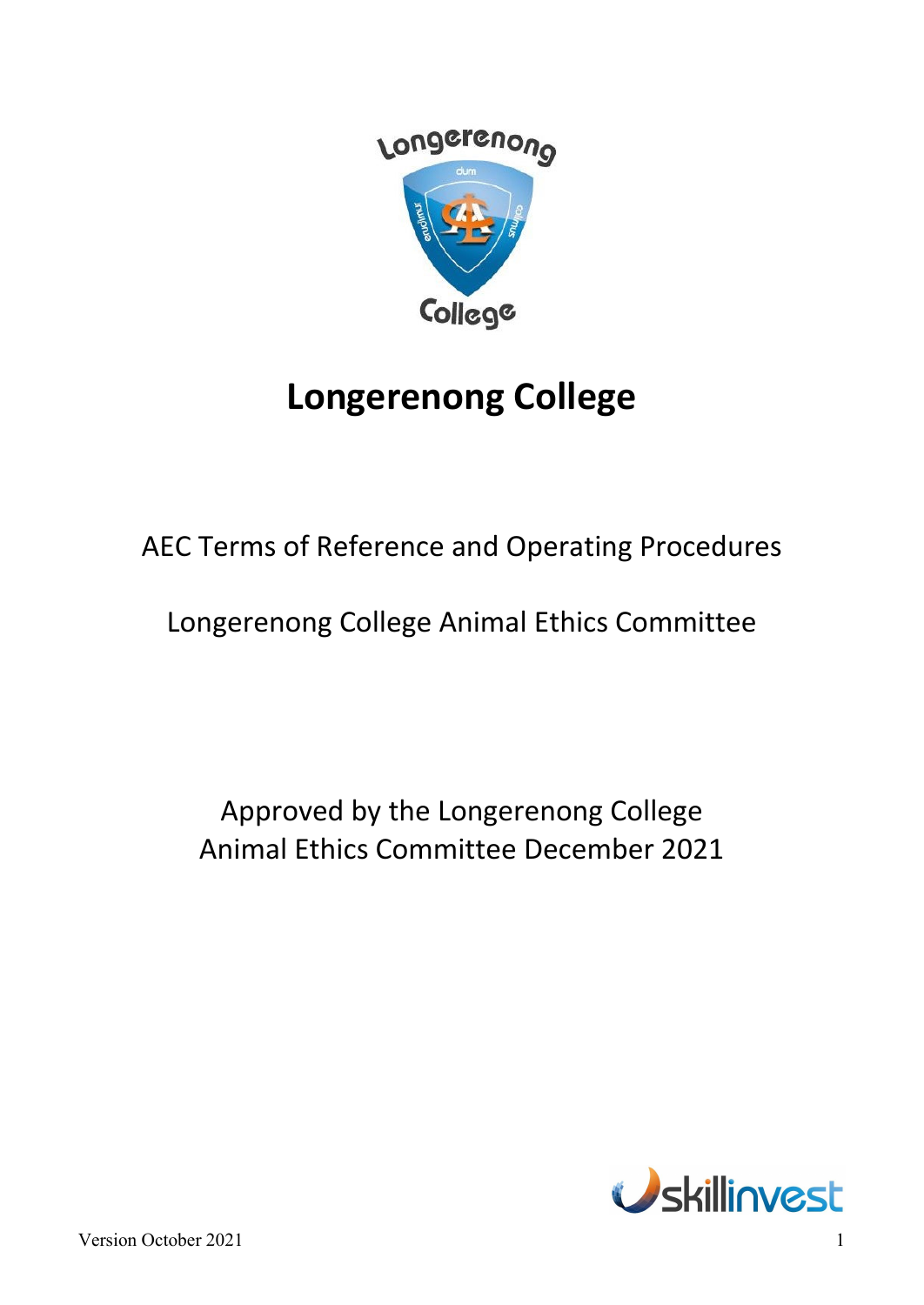- 1. DEFINITIONS 1.1 1.11
- 2. FUNCTION of the COMMITTEE
	- 2.1 2.2 Establishing provisions for the Committee
- 3. RESPONSIBILITY of COMMITTEE MEMBERS
	- 3.1. Confidentiality
	- 3.2. Conflict of Interest
- 4. MEMBERSHIP and TERM OF OFFICE
	- 4.1. Term of Office
	- 4.2. Number and Category of Members
	- 4.3. Varying, the Number of Members, Replacing and Absentee Members
- 5. NOMINATIONS and APPOINTMENT of MEMBERS
	- 5.1. Nomination of category A to D members
	- 5.2. Appointment of category A to D members
	- 5.3. Reappointment of the Committee
	- 5.4. Chairperson
- 6. EXECUTIVE OFFICER SERVICING

6.1-6.3 The role of the Executive Officer

- 7. BUSINESS OPERATIONS
	- 7.1. Conduct of Meetings
	- 7.2. Correspondence
	- 7.3. Meeting Frequency and Documents
	- 7.4. Attendance of meetings
	- 7.5. Submission of proposals
	- 7.6. Executive
	- 7.7. Voting
	- 7.8. Grievance procedures
- 8. FINANCIAL ARRANGEMENTS
	- 8.1. Sitting Fees for Members
	- 8.2. Travelling Expenses for Members
- 9. INSURANCE OF MEMBERS
- 10. REVISION OF TERMS OF REFERENCE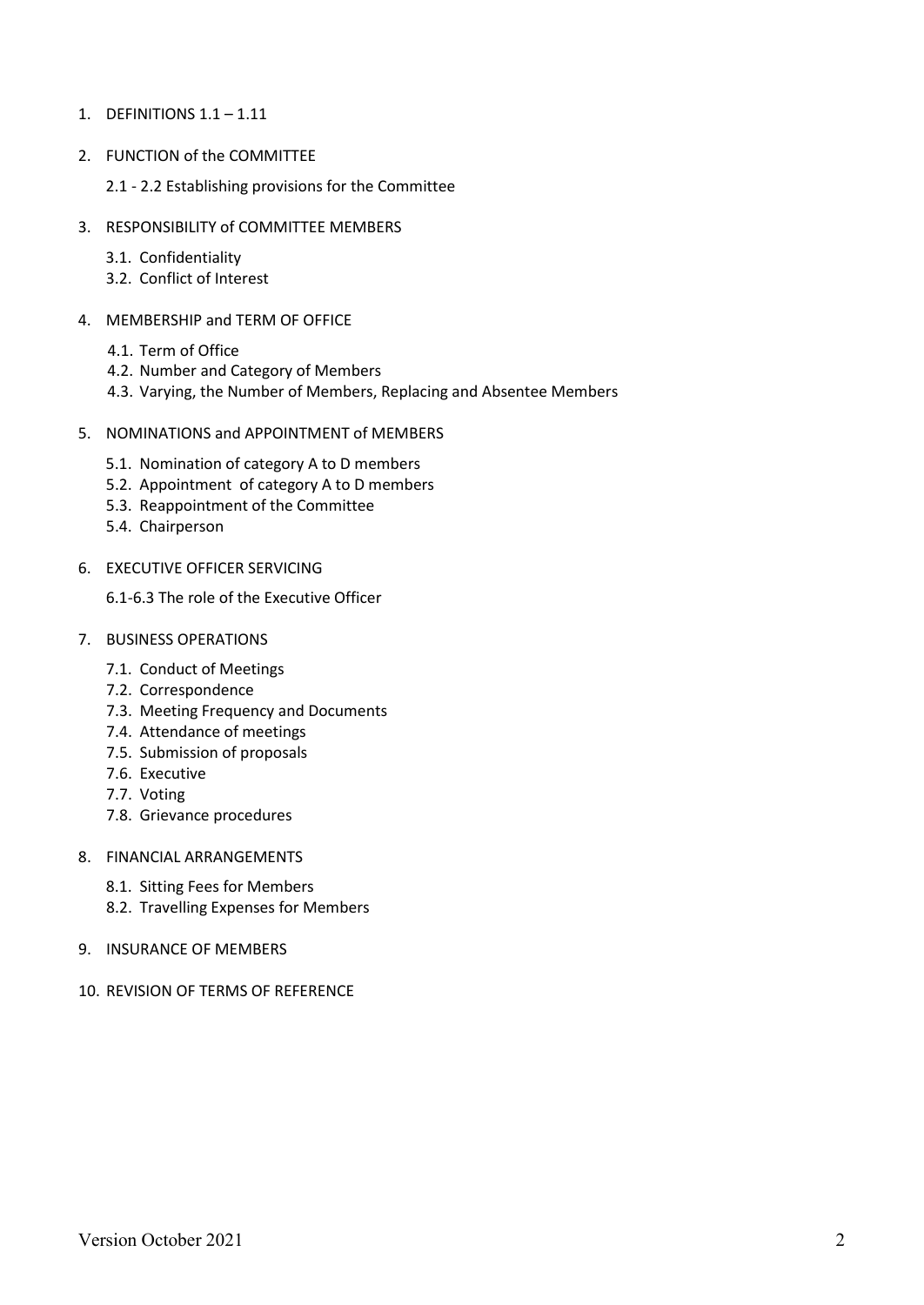## **1. DEFINITIONS**

- 1.1 "Animal Ethics Committee (AEC)" shall mean an AEC, as outlined in the 'Code of Practice for the Care and Use of Animals for Scientific Purposes' under Part 3 of *The Prevention of Cruelty to Animals Act 1986 and Regulations 2019.*
- 1.2 "Committee" shall mean the Longerenong College AEC in Victoria.
- 1.3 "Department" shall mean the Bureau of Animal Welfare, Department of Primary Industries.
- 1.4 "Minister" shall mean the Victorian Minister for Agriculture.
- 1.5 "Member" shall mean a person appointed to the Committee by the organisation.
- 1.6 "Proposal" shall mean that as defined in The Australian Code; "a written application to carry out a project for consideration by an AEC"
- 1.7 "Project" shall mean that as defined in The Australian Code; a 'scientific activity' or activities that form a discrete piece of work. A project cannot commence until it has been approved by the AEC"
- 1.8 "Scientific procedures" shall be defined as in Part 3 of the Prevention of Cruelty to Animals Act 1986.
- 1.9 "The Australian Code" shall mean the current edition of The Australian Code of Practice for the Care and Use of Animals for Scientific Purposes, mandatory under Part 3 of The Prevention of Cruelty to Animals Act 1986 and Regulations 2019.
- 1.10 *The Prevention of Cruelty to Animals Act 1986 and Regulations 2019* shall mean that as located at https://agriculture.vic.gov.au/livestock-and-animals/animal-welfare-victoria
- 1.11 "Minor Modifications" shall mean, changes to a protocol that do not alter the substantive procedures or processes and have no impact on the management of animal welfare. In terms of animal usage, a minor amendment is restricted to a maximum increase OR decrease of no more than 20 percent of numbers approved in the original application.

## **2. FUNCTION OF THE COMMITTEE**

The primary function of this Committee, on behalf of the institution, is to ensure that all use and care of animals is conducted in accordance with The Australian Code and relevant Victorian Legislation.

- 2.1 The Committee may withdraw or suspend approval for any project where necessary; Where an unexpected incident occurs (as per the application proforma 3.3.6), a report must be forwarded by the project supervisor to the Executive Officer of the Longerenong AEC for distribution to all members of the committee. The committee shall discuss the notified incident and decide on appropriate action.
- 2.2 The Committee must:
	- 2.2.1 Approve and review guidelines for the care of animals that are bred, held and used for scientific or teaching purposes on behalf of the institution;
	- 2.2.2 Examine and approve, approve subject to modification, or reject written proposals as submitted on the agreed institution's application form for up to three years, subject to annual reporting of approved projects;
	- 2.2.3 Review annual and final reports of projects, according to section 2 of The Australian Code;
	- 2.2.4 Monitor the acquisition, transportation, production, housing, care, use and fate of animals involved in an approved project. Establish provisions for monitoring which include ensuring that appropriate records of animal care and use are being kept by the investigator and that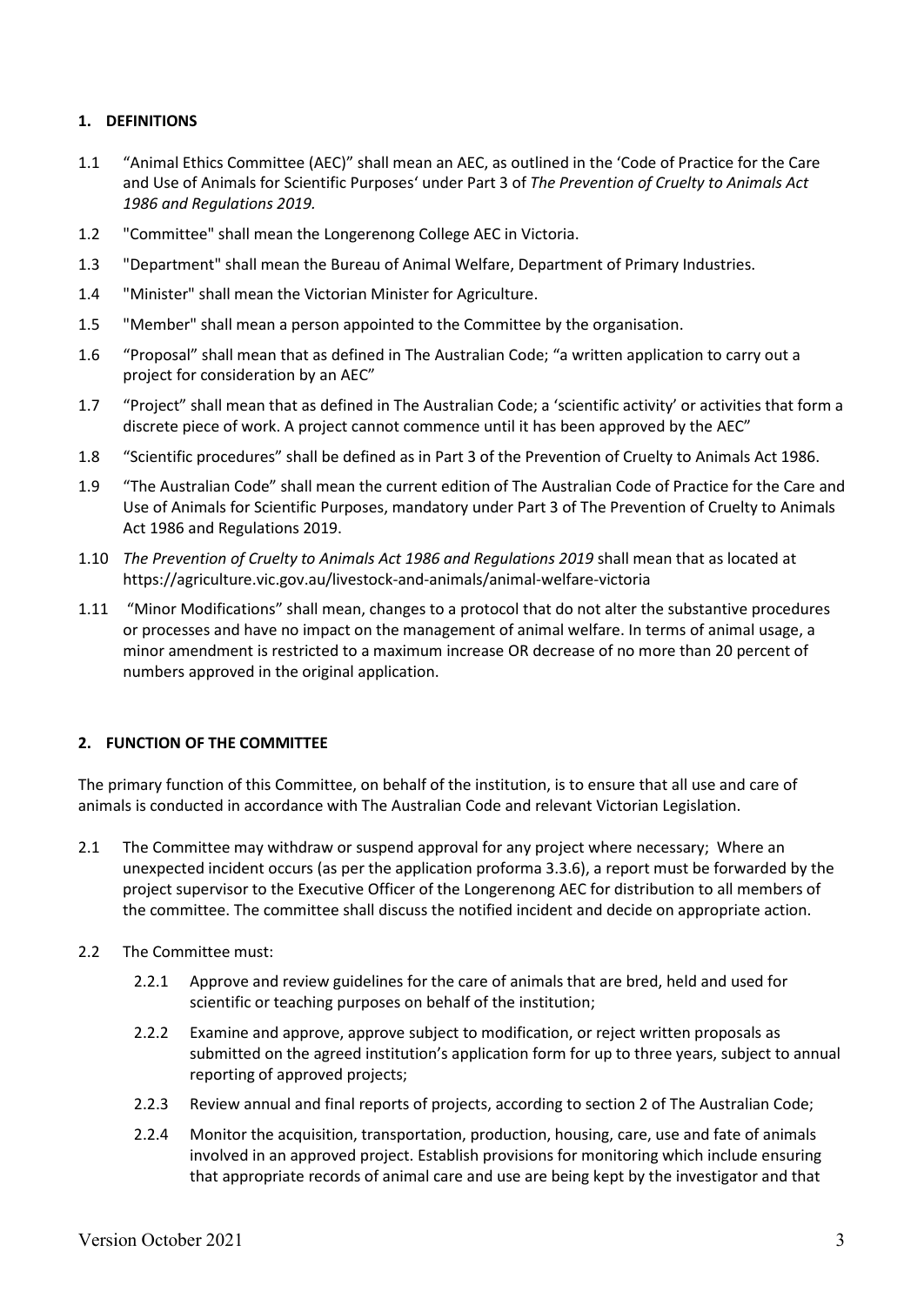unexpected or adverse effects that impact on the welfare of the animals are reported to and reviewed by the Committee;

Maintain individual and group Livestock Activity Statements. Student trials include rosters and supervision. Students refer any abnormality to supervising staff. Refer to 2.2.8 for further details on management of adverse effects.

- 2.2.5 Conduct inspections of relevant sites and monitor project activities approved by the AEC, at least bi-annually. The Committee may delegate this authority, on behalf of the AEC as appropriate and where possible a member of the AEC who is external to the institute should participate in inspections;
- 2.2.6 Recommend to the institution any measures, including training or supervision, needed to ensure that the standards of The Australian Code are maintained;
- 2.2.7 Facilitate on-going education of AEC members;
- 2.2.8 Establish protocols to authorise the emergency treatment or euthanasia of any animal;

Unexpected incident must be reported to the Longerenong Farm Manager who will consult with animal production staff (one of whom must be a member of the AEC) to decide an appropriate course of action. A livestock activity statement must be completed following the incident. Such statements will be reviewed annually by AEC. Where a significant event occurs, the chair shall inform the AEC via email within 7 days. Documents relating to the significant event shall be filed separately.

A significant event is defined as the following:

For pigs: 2 deaths out of 80 pigs within a 7 day period –or- 5% affected by illness within a 7 day period.

For sheep and cattle: 5% affected by illness or death, per mob, within a 7 day period.

- 2.2.9 Maintain a record of proposals and projects for seven years;
- 2.2.10 Deal with alleged non-compliance with The Australian Code and grievances with Committee decisions, including referral to the institution, AEC Advisory Committee (AECAC) and the Bureau of Animal Welfare as required; (see section 7.8);
- 2.2.11 Facilitate bi-annual audit by the institution;
- 2.2.12 Ensure coordination with the AEC Advisory Committee where appropriate;
- 2.2.13 Provide advice on any relevant matters referred by the institution;
- 2.2.14 Report at least annually to the institution on the Committee's activities.

#### **3 RESPONSIBILITY OF COMMITTEE MEMBERS**

The primary responsibility of members is to ensure that the use of animals for Scientific Procedures and Teaching is ethically justified, provides for their welfare and incorporates the principles of Replacement, Reduction and Refinement based on collective experience and knowledge, and not to represent any particular interest group.

- 3.1 Confidentiality :
	- 3.1.1 Intellectual property interests of the institution, individual privacy and maintenance of commercial in confidence obligations may be the subject of confidentiality and *in camera* policy may be applied during AEC meetings. Institutions are required to inform AEC members in writing how members may seek advice relevant to fulfilling their role and responsibilities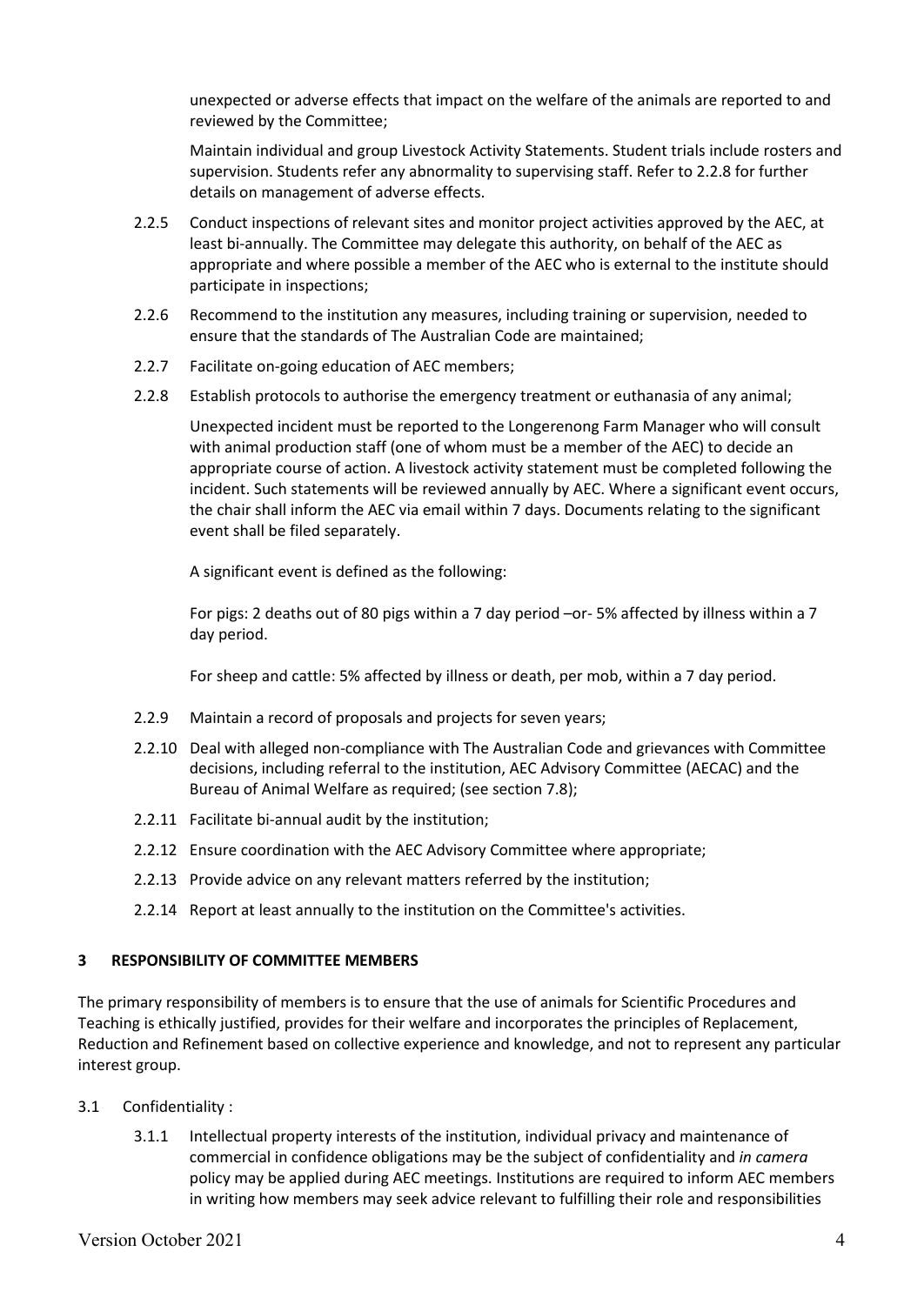without breaching confidentiality. Following receipt and acknowledgement of this advice, AEC members may be required to sign a member declaration to maintain confidentiality. Members must not be precluded from seeking advice and guidance, including external advice, on matters pertaining to ethics and animal welfare in research. Member responsibilities include obtaining advice relating to procedural techniques, procedural burden, pain management, experimental end-points, monitoring, animal husbandry and accommodation from a range of reputable sources

- 3.1.2 A member resigning or retiring from the Committee shall not, without the express approval of the institution, expose or discuss confidential information accruing from membership.
- 3.2 Conflict of Interest:
	- 3.2.1 Where a member has any direct or indirect interest in any matter of business before the Committee, which may be construed as pecuniary or other gain, that interest shall be declared to the Committee.
	- 3.2.2 Where a member so declares, the Committee may
		- 3.2.2.1 Refuse the member the right to speak to the business
		- 3.2.2.2 Refuse the member the right to vote on that business,
		- 3.2.2.3 Require the member to withdraw from a meeting for the period of discussion and resolution of that business.

#### **4 MEMBERSHIP OF THE COMMITTEE AND TERM OF OFFICE**

4.1 Term of Office

Unless otherwise determined by the institution, the term of office of each member, shall be three years. Current members may be reselected.

- 4.2 Number and Category of Members:
	- 4.2.1 The membership of the Committee shall comprise of up to two members per category, all of whom will have a genuine interest and commitment to the ethical use of animals for scientific procedures or teaching. The Committee must comprise and meet with at least one appointed person from each of the following categories:
		- **A.** A person with qualifications in veterinary science and with experience relevant to the activities of those submitting project applications to the Committee. Veterinarians that lack this experience must familiarise themselves with the biology and clinical characteristics of the species of animals used;
		- **B.** A suitably qualified person with substantial recent experience in the use of animals in scientific or teaching activities. This will usually entail possession of a higher degree in research;
		- **C.** A person with demonstrable commitment to, and established experience in, furthering the welfare of animals, who is not employed or otherwise by the institution or any potential project applicant, and who is not involved in the care and use of animals for scientific procedures or teaching. Veterinarians with specific animal welfare interest and experience may meet the requirements of this Category. While not representing an animal welfare organisation, that person should, where possible, be selected on the basis of active membership of and nomination by, such an organisation.
		- **D.** A person who is both independent of the institution and any potential project applicant and who has never been involved in the use of animals for scientific procedures or teaching, either in their employment of beyond their under-graduate education. Category D members should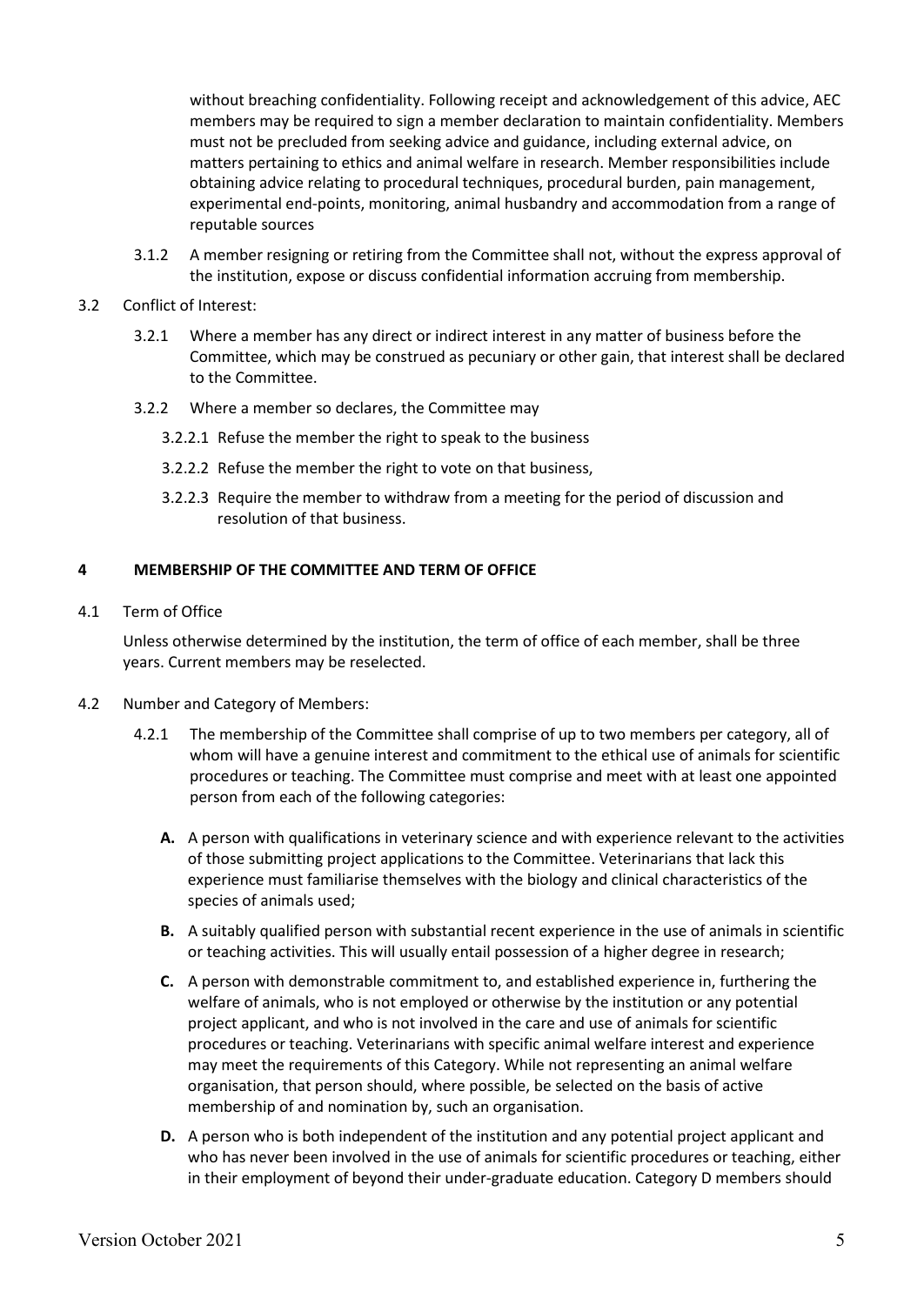be viewed by the wider community as bringing a completely independent view to the AEC, and must not fit the requirements of any other Category.

- 4.2.2 In selecting all members, the institution will have regard for the need for knowledge and experience concerning ethical use of animals in scientific procedures or teaching. In addition to the prescribed Categories A to D, the institution may appoint persons with knowledge of the routine care and husbandry of animals involved in projects.
- 4.2.3 If the committee has more than four members, Categories C plus D should represent no less than one third of all the members.
- 4.2.4 The Committee must have a quorum in attendance to conduct meetings. A quorum shall consist of one member from each category (see 7.4.2).
- 4.2.5 Before appointment, all members of the AEC should acknowledge in writing their acceptance of the terms of reference of the AEC and any requirements for confidentiality required by the institution, including how advice may be sought without breaching confidentiality.
- 4.3 Varying and replacing the Members, Absentee Members:
	- 4.3.1 The Committee may recommend to the institution that membership be amended.
	- 4.3.2 The Committee may co-opt other persons with relevant experience or expertise as required, including persons with experience in the routine care of animals for scientific procedures or teaching. Co-opted members of the Committee can not exercise voting rights and must adhere to the general principles of confidentiality as per voting members.
	- 4.3.3 In the event of a member being obliged or electing to retire or resign during the term of the Committee, or being removed by the institution, the institution will seek nominations for a replacement member. Details of the eligibility of the nominated member should be provided to the Bureau of Animal Welfare (BAW) prior to attending the first AEC meeting. The BAW may provide guidance advising if the member suits the criteria of the nominated category.
	- 4.3.4 Where a member fails to attend three consecutive meetings of the Committee without providing an apology or excuse, or is demonstrably unable to maintain an adequate level of participation, the Committee shall recommend to the institution that the member be replaced by a new appointee of the same category

#### **5 NOMINATIONS AND APPOINTMENT OF THE COMMITTEE**

- 5.1 Nominations of Category A to D members. The institution shall invite:
	- 5.1.1 Existing Victorian AEC members, of any Category, to nominate themselves;
	- 5.1.2 Other potential members that fulfil one of the above categories within the institution
	- 5.1.3 Veterinarians, with experience specific to the species of animals used by the institution to nominate themselves. Up to two nominations will be selected to be members;
	- 5.1.4 Category C members or Animal welfare organisations to nominate a member. Up to two nominations will be selected to be members (see 4.2.1.C).
- 5.2 Appointment of Category A to D members:

Members may be required to sign a letter of undertaking regarding maintaining confidentiality and acceptance of the terms of reference in accordance with item 2.2.8 of The Australian Code.

5.3 Reappointment of the Committee:

Not less than three months prior to the expiry of the term of appointment of the Committee, and subject to the continuance of the Committee, the institution shall call for nominations in accordance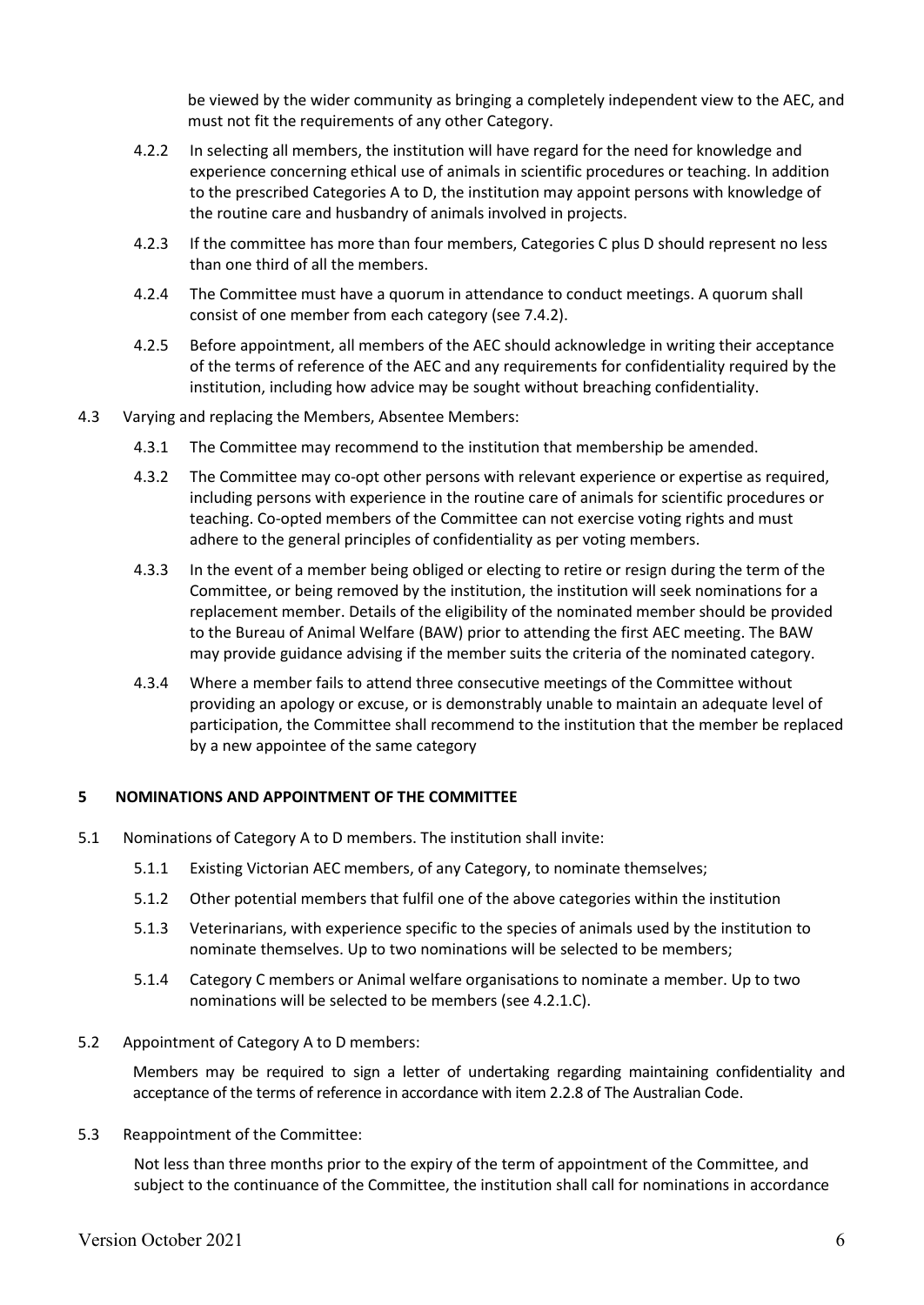with 5.1 for the next term of appointment. With the objective of continuance of effective committee functioning, a staggered re-appointment of the Committee members will be attempted.

- 5.4 Chairperson;
	- 5.4.1 The institution, will appoint a Chairperson who possesses the relevant attributes to bring impartiality to the consideration of applications submitted to the Committee, skills to manage the business of an AEC, to communicate, negotiate and resolve conflict with an understanding of the relevant ethical and animal welfare issues. The Chairperson must accept the agreed terms of reference as a condition of appointment.

The chairperson will;

- 5.4.2 Ensure that the AEC operates in accordance with the principles and requirements of the Code; the relevant policies of the institution and the agreed AEC procedures.
- 5.4.3 Ensure that proposals are considered by the AEC and the outcomes conveyed to investigators and teachers in a timely manner,
- 5.4.4 Advise institutional management regarding the level of resourcing required by the AEC;
- 5.4.5 Represent the AEC in any negotiations with management;
- 5.4.6 Oversee all requirements of the AEC to report and review its operations as outlined in the Code.
- 5.4.7 Ensure AEC records are maintained and made available for review by the institution and authorised external reviews.
- 5.4.8 Provide a report to the institution at least annually which details the activities of the AEC (see 2.2.40 of The Australian Code).
- 5.4.9 In the absence of the Chairperson at any meeting of the Committee, the members present shall appoint one of their members as acting Chairperson at that meeting.

#### **6 EXECUTIVE OFFICER**

- 6.1 The institution shall provide an Executive Officer to provide support services to the Committee. The Executive Officer will be the first point of contact for investigators wishing to access the Committee.
- 6.2 The Executive Officer will not be a voting member usually but have substantial experience in administration of an AEC and detailed knowledge of related issues.
- 6.3 The Executive Officer will ensure that: all relevant documents (minutes, correspondence, proposals, project reports, Committee decisions and Committee procedural documents) as appropriate are distributed to the Committee prior to each meeting, as well as maintaining a system for the provision of audit.
	- 6.3.1 Documentation related to adverse incidents is to be filed separately.

#### **7. BUSINESS OPERATIONS**

7.1 Conduct of Meetings:

Meetings shall be conducted in accordance with the operating procedures established by the Committee under these Terms of Reference. Proposals must be assessed in accordance with the relevant information required in section 2 of The Australian Code.

#### 7.2 Correspondence: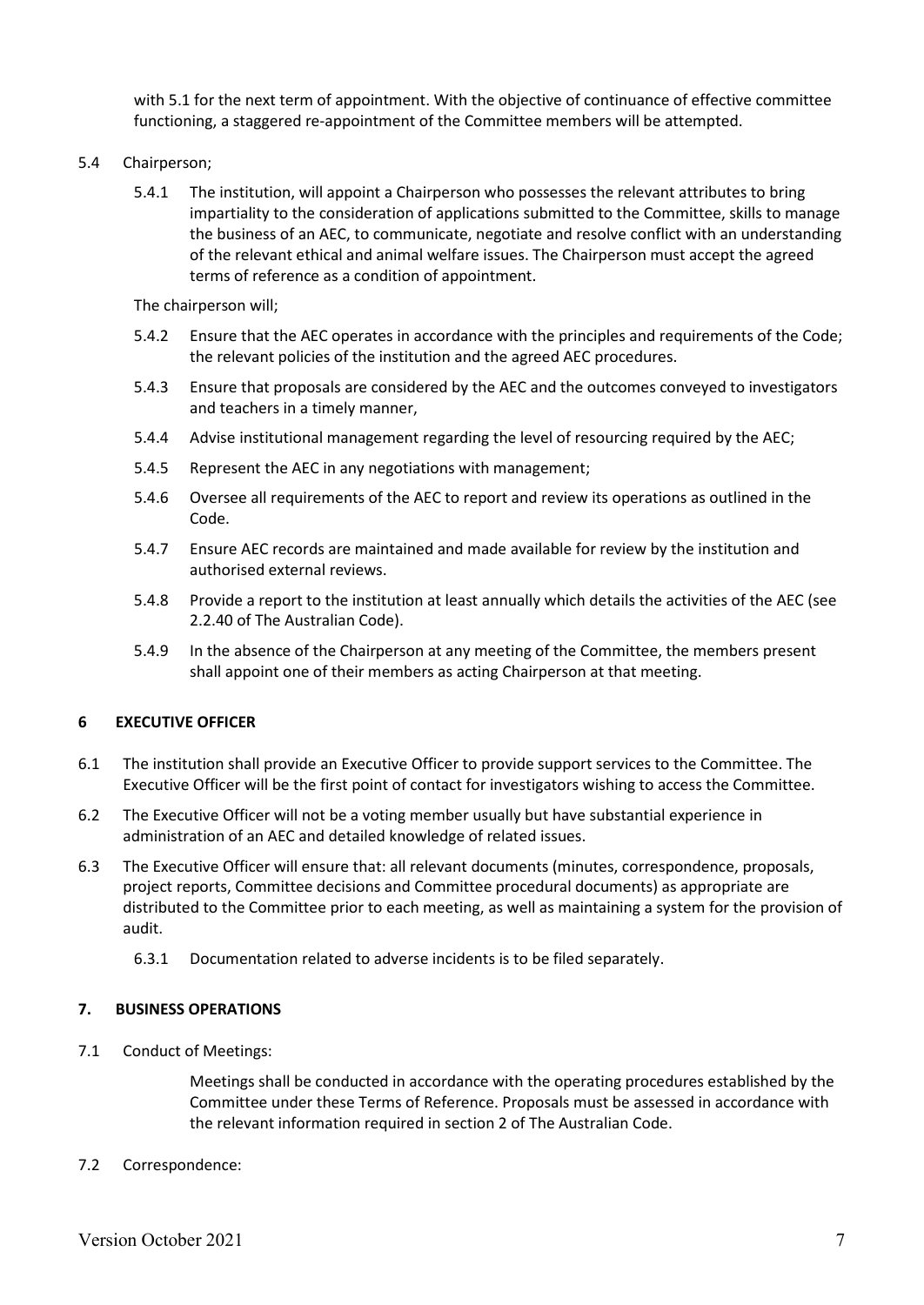- 7.2.1 Institutional, project or procedural related correspondence from and to the Committee between meetings shall be circulated to all members promptly and a copy filed by the Executive Officer.
- 7.2.2 Written correspondence conveying the Committee's advice to the project applicant or the institution, as appropriate, shall be completed as soon as practicable after the relevant meeting.

### 7.3 Meeting Frequency and Documents:

7.3.1 General meetings:

The time and venue of general meetings of the Committee shall be determined by the Committee but should aim to meet at least four times per year, unless the BAW has provided an exemption, to facilitate regular consideration of project applications and related matters in accordance with client needs. The Longerenong AEC was granted an exemption by the BAW in October 2009 and will meet at least twice a year.

7.3.2 Special Meetings:

The full Committee may elect to conduct special meetings, if circumstances or the nature of business is urgent or extraordinary.

7.3.3 Meeting Agenda and relevant documents:

The Chairperson shall ensure that the meeting agenda will consider AEC business as required to meet the Committee's responsibilities. The Executive Officer shall circulate not less than seven days prior to a general meeting or a special meeting, an agenda setting out standing business before the Committee and all relevant proposals and related correspondence.

7.3.4 Meeting Minutes:

The Executive Officer will maintain and circulate to members as soon as practicable fourteen days after each meeting, minutes of the meeting specifying each item of business discussed, summarising essential items of discussion, and recording the decisions reached or advice resolved and actions to be taken. The minutes will be confirmed at the subsequent meeting of the Committee.

## 7.4 Attendance of meetings:

- 7.4.1 A quorum of the Committee is constituted by a membership of at least one representative of each of the categories A to D. If the Committee has more than a quorum of members, Categories C plus D should represent no less than one third of the members.
- 7.4.2 Unless a quorum is in attendance the Committee may discuss proposals but must not approve or reject proposals (see 4.2.4).
- 7.4.3 Attendance of quorate meetings may be facilitated by video-linking or teleconferencing of some members in circumstances, where face-to-face attendance is not possible. Such remote members may authorise the Executive Officer or Chairperson to record their support of any proposals or other decision outcomes.
- 7.4.4 Any duly convened meeting at which a quorum is in attendance shall be competent to consider and resolve any business of the Committee and shall have and may exercise all the functions of the Committee.
- 7.5 Submission and approval of proposals:
	- 7.5.1 Only those experiments which conform to the requirements of all relevant sections of The Australian Code and legislation may be approved.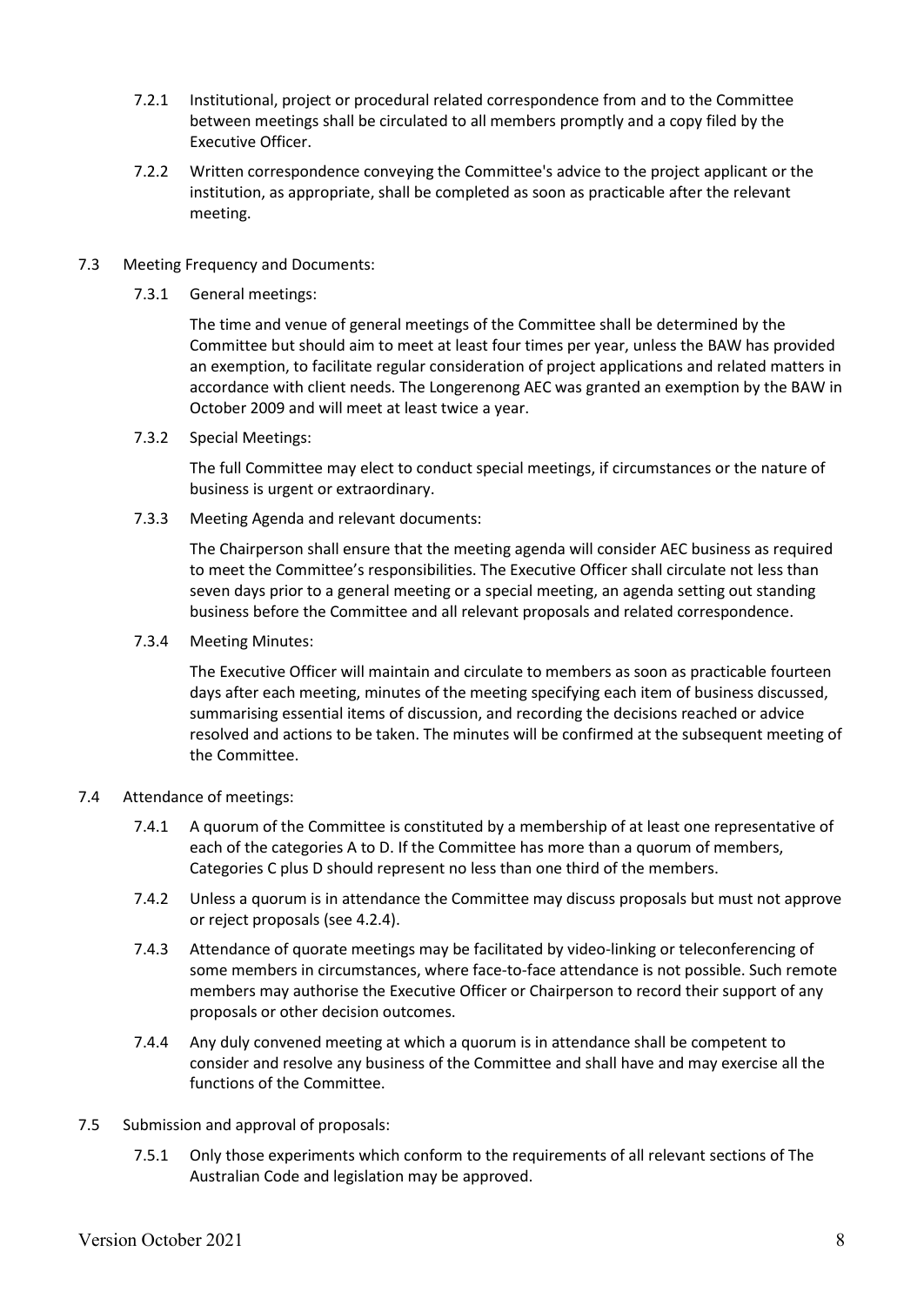- 7.5.2 The AEC has the authority to accept or reject proposals.
	- 7.5.2.1 If the committee deems that modifications are necessary, the proposal may be sent back to the researcher to be re written.
	- 7.5.2.2 If modifications are made which meet the requirements of the committee, then the chair or an executive may approve the proposal out of session and the project may proceed.
	- 7.5.2.3 The AEC has the authority to impose conditions as part of the approval process.
- 7.5.3 The Committee is only required to consider completed and signed protocols submitted by the responsible investigator(s) or teacher(s). The organisation may also elect to have proposals signed off by other relevant people such as student supervisor, animal facility manager, the scientific premises licensee or field work licensee.
- 7.5.4 Proposals must be considered and approved only at scheduled or special meetings of AEC. Minor modifications to existing proposals can be approved at any time by the executive (see executive; point 7.6).
- 7.5.5 Experiments must not start before written approval is given by the Committee
- 7.5.6 Where a project has a Standard Operating Procedure (SOP) referred to in the proposal, the AEC members will be provided with a copy of that SOP. (See 2.2.17 of The Australian Code)

#### 7.6 Executive:

The Committee may establish an executive at any time from the available members and must include at least one member from category C or D. The executive may only:

- 7.6.1 Approve minor modifications to projects for review and ratification at the next meeting of the AEC;
- 7.6.2 Specify urgent action required in response to reports of adverse events or emergencies.

#### 7.7 Voting:

- 7.7.1 Decision outcomes at a meeting of the Committee shall be determined by consensus as defined by The Australian Code. Where consensus cannot be reached after reasonable effort to resolve differences, the AEC should explore with the applicant(s) ways of modifying the project that may lead to consensus. If consensus is still unachievable, the AEC should only proceed to a majority decision after members have been allowed a period of time to review their positions, followed by further discussion.
- 7.7.2 No person at a meeting, other than an appointed member, may have the right to vote.
- 7.8 Grievance Procedures:

The following grievance procedures will be adopted if there is dissent:

- 7.8.1 In the case of dissension with a committee decision the Chair, on behalf of the committee, may follow the following procedure:
	- 7.8.1.1 Attempt to resolve the matter with the dissenting person(s).
	- 7.8.1.2 Seek an opinion from the Licensee or nominated responsible person either at the Committee meeting or as soon as possible after a Committee meeting.
	- 7.8.1.3 Place the matter before the Licensee or nominated responsible person at a formal meeting for resolution. This meeting will be attended by the Chairperson, Executive Officer, dissenting person(s) and other nominated Committee member(s).
	- 7.8.1.4 Refer the decision and discussions back to the Committee.